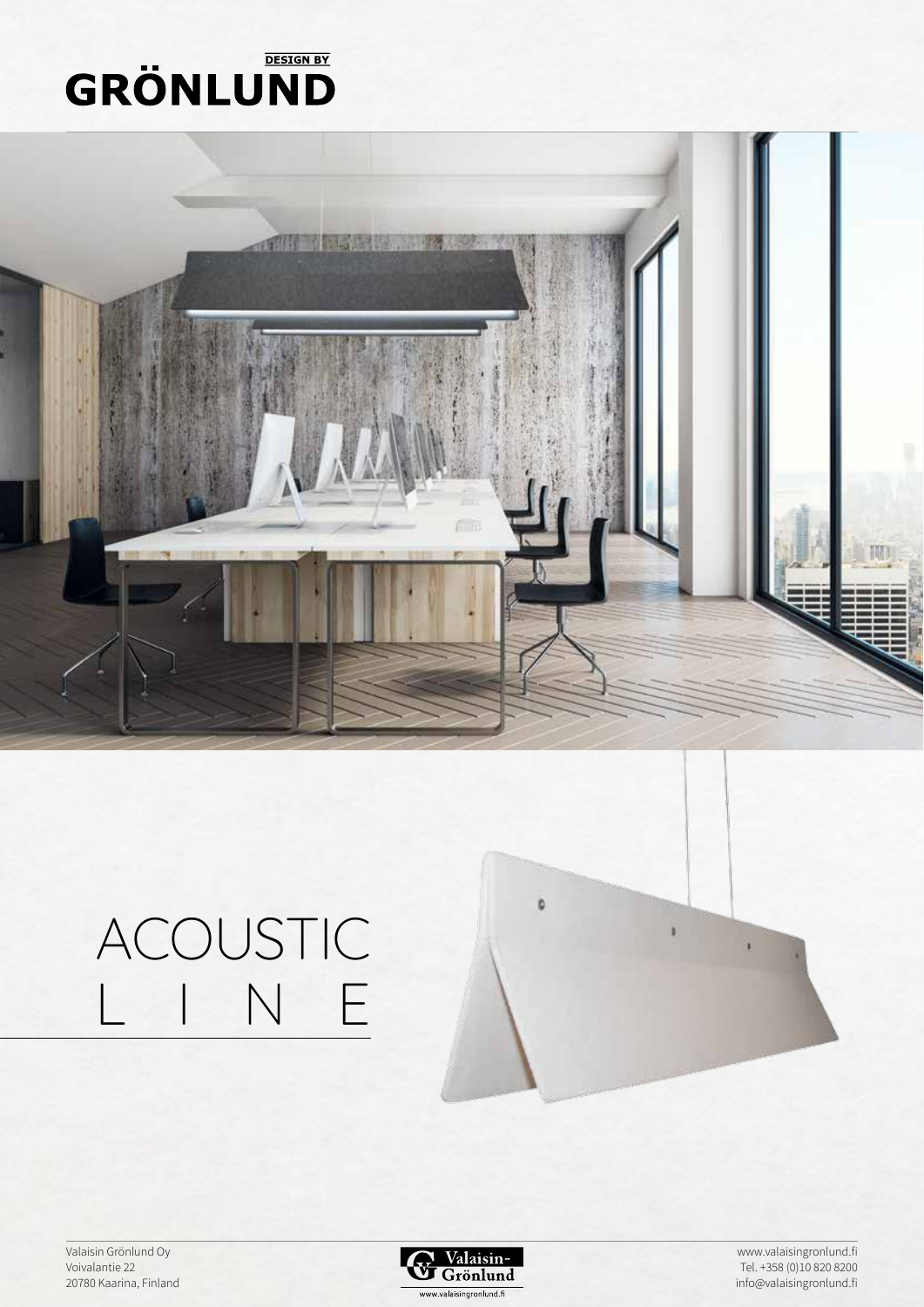## **GRÖNLUND**

### ACOUSTIC LINE

- Captivating pendant with something extra in its design and simplicity
- Designer: Karl-Erik Grönlund
- Provides good LED light
- Dimmable
- Specially designed for places where you need an additional sound absorbing element
- Material: recyclable acoustic felt
- Tested acoustic effect
- Helps you to create both productive and pleasant environment at the office or any other place





Valaisin Grönlund Oy Voivalantie 22 20780 Kaarina, Finland



www.valaisingronlund.fi Tel. +358 (0)10 820 8200 info@valaisingronlund.fi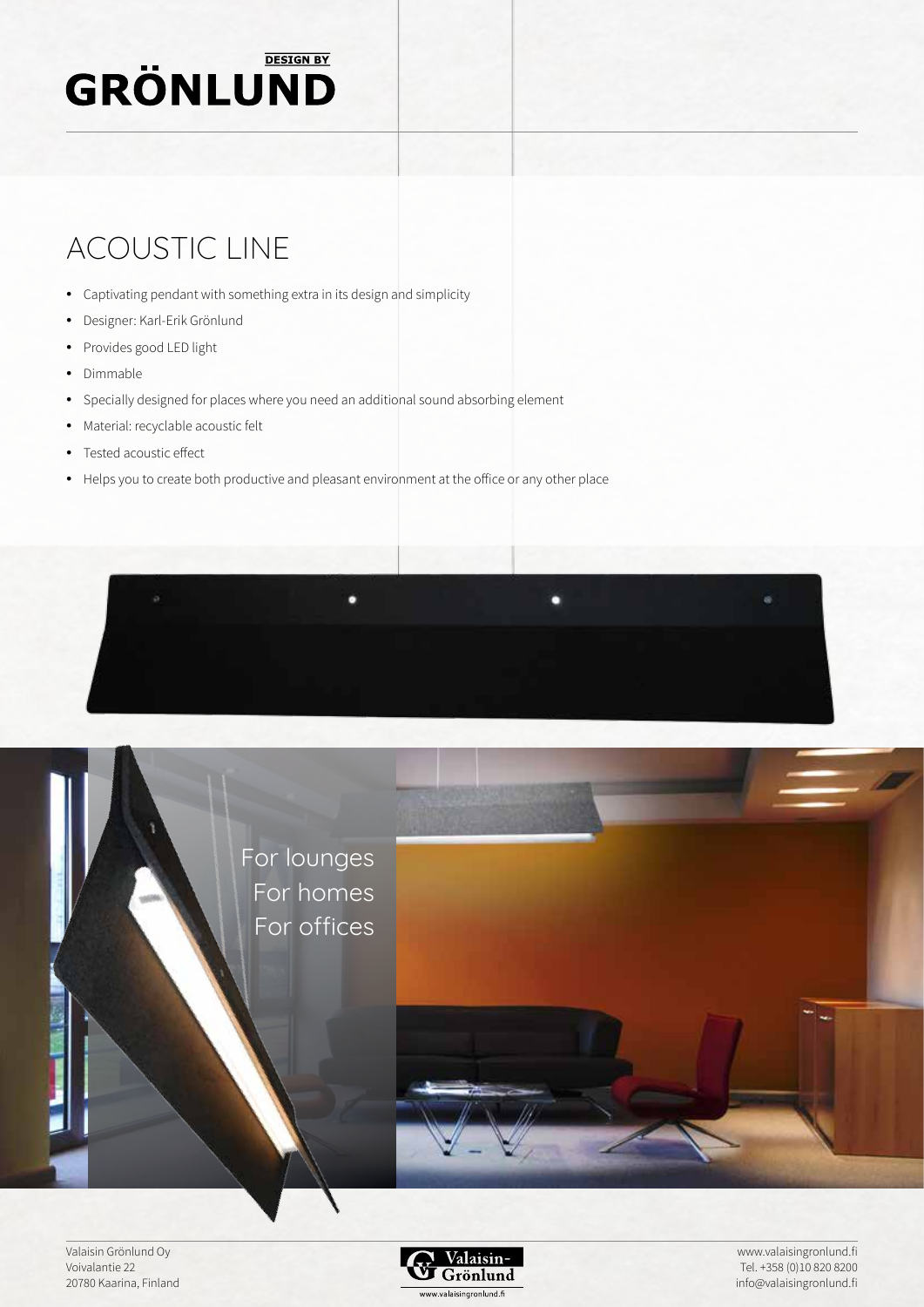#### **DESIGN BY GRÖNLUND**





### STANDARD COLOURS FOR THE ACOUSTIC FELT

 Off-white acoustic felt Light grey acoustic felt Dark grey acoustic felt Black acoustic felt

> Also available with Gabriel's Europost 2 fabrics in multiple colours.

### MODELS AND OPTIONS

#### ACOUSTIC LINE 140 - PENDANT LIGHT

- $\bullet$  L 140 cm, H 8 cm, W 28 cm
- y 24 W LED , 1750 lm
- 3000 or 4000 K
- TRIAC-dimmable (DALI-dimmable in request)
- Cord lenght 3m
- White canopy

**1235-06-3000-colour**

#### **1235-06-4000-colour**

Valaisin Grönlund Oy Voivalantie 22 20780 Kaarina, Finland

Valaisin  $\mathbf J$  Grönlund www.valaisingronlund.fi

www.valaisingronlund.fi Tel. +358 (0)10 820 8200 info@valaisingronlund.fi